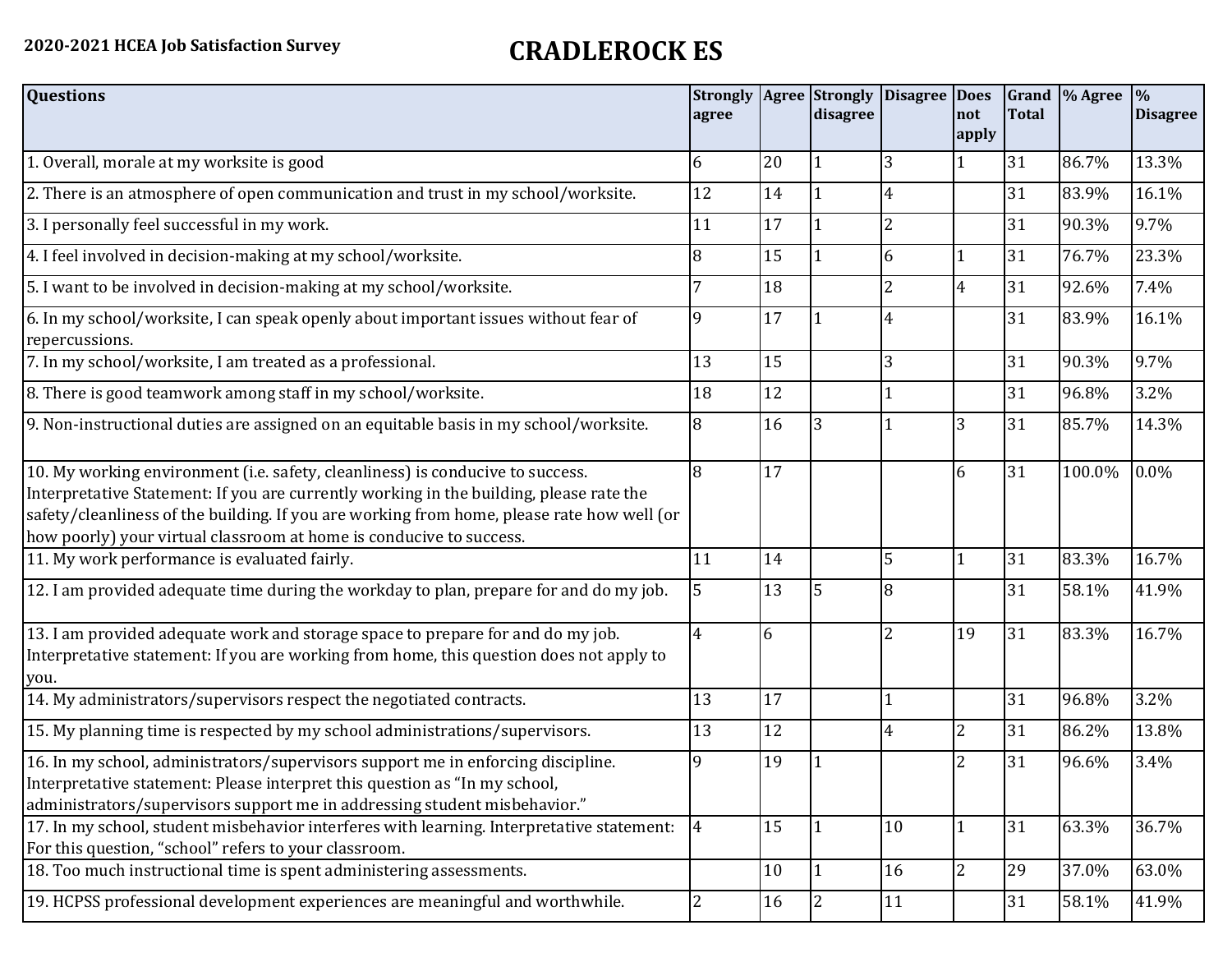## **2020-2021 HCEA Job Satisfaction Survey CRADLEROCK ES**

| 20. Increased workload has contributed to a decline in my morale.                                                                                          | 10             | 13             |                | 8              |                | 31 | 74.2%   | 25.8%  |
|------------------------------------------------------------------------------------------------------------------------------------------------------------|----------------|----------------|----------------|----------------|----------------|----|---------|--------|
| 21. I am paid fairly.                                                                                                                                      |                | 7              | 9              | 15             |                | 31 | 22.6%   | 77.4%  |
| 22. I have confidence in the leadership exhibited by the HCPSS Superintendent.                                                                             |                | 17             | $\overline{2}$ | $\overline{4}$ |                | 31 | 80.0%   | 20.0%  |
| 23. I have confidence in the leadership exhibited by the Howard County Board of<br>Education.                                                              |                | 21             |                |                |                | 31 | 73.3%   | 26.7%  |
| 24. I have confidence in the leadership exhibited by the Howard County Education<br>Association (HCEA).                                                    | 18             | 13             |                |                |                | 31 | 100.0%  | 0.0%   |
| 25. I feel that HCPSS offers me the possibility of advancing professionally in the field of<br>education.                                                  | 10             | 16             |                | 3              | $\overline{2}$ | 31 | 89.7%   | 10.3%  |
| 26. In my position, I receive appropriate and adequate support and training.                                                                               | 10             | 17             |                | 3              |                | 31 | 87.1%   | 12.9%  |
| 27. During this current school year, I have experienced harassing behavior from<br>colleagues.                                                             |                |                | 24             | 7              |                | 31 | $0.0\%$ | 100.0% |
| 28. During this current school year, I have experienced harassing behavior from<br>administrators/supervisors.                                             |                |                | 21             | 8              |                | 30 | 3.3%    | 96.7%  |
| 29. During this current school year, I have experienced harassing behavior from parents.                                                                   | $\overline{2}$ | $\overline{2}$ | 16             | 11             |                | 31 | 12.9%   | 87.1%  |
| 30. At my school I spend most of my PIP time on non-instructional activities.                                                                              |                | 6              | 3              | 13             | $\overline{7}$ | 30 | 30.4%   | 69.6%  |
| 31. At my school our administrator includes time during PIP for teacher-initiated<br>collaboration.                                                        | 8              | 17             |                |                | 4              | 30 | 96.2%   | 3.8%   |
| 32. In my school, I spend too much time in meetings.                                                                                                       | 5              | 8              |                | 17             |                | 31 | 41.9%   | 58.1%  |
| 33. In my school, there is adequate support for special education students.                                                                                | 3              | 10             | 10             | 6              | $\overline{2}$ | 31 | 44.8%   | 55.2%  |
| 34. My administrator/supervisor provides people working from home with flexibility in<br>their workday.                                                    | 14             | 15             |                |                |                | 30 | 96.7%   | 3.3%   |
| 35. My administrator/supervisor has reasonable expectations of workload for staff while<br>in virtual learning.                                            | 14             | 11             |                | 4              | 1              | 30 | 86.2%   | 13.8%  |
| 36. Students have adequate technology and tools (hardware/software/connectivity) to<br>participate in virtual learning.                                    | 10             | 17             |                | 3              |                | 30 | 90.0%   | 10.0%  |
| 37. Staff have adequate technology hardware (e.g. computers, document cameras, other<br>technology hardware) to meet the requirements of virtual learning. | 6              | 18             |                | 5              |                | 30 | 82.8%   | 17.2%  |
| 38. HCPSS has provided the software I need to do my job and collaborate with colleagues.                                                                   | 10             | 19             |                |                | $\mathbf{1}$   | 31 | 96.7%   | 3.3%   |
| 39. The software and online services provided by HCPSS to do my job are difficult and/or<br>time-consuming to use.                                         | 2              | 14             |                | 13             | $\mathbf{1}$   | 31 | 53.3%   | 46.7%  |
| 40. In my class, I feel that students are engaged in virtual learning                                                                                      | 4              | 19             | 3              | 3              | $\overline{2}$ | 31 | 79.3%   | 20.7%  |
|                                                                                                                                                            |                |                |                |                |                |    |         |        |